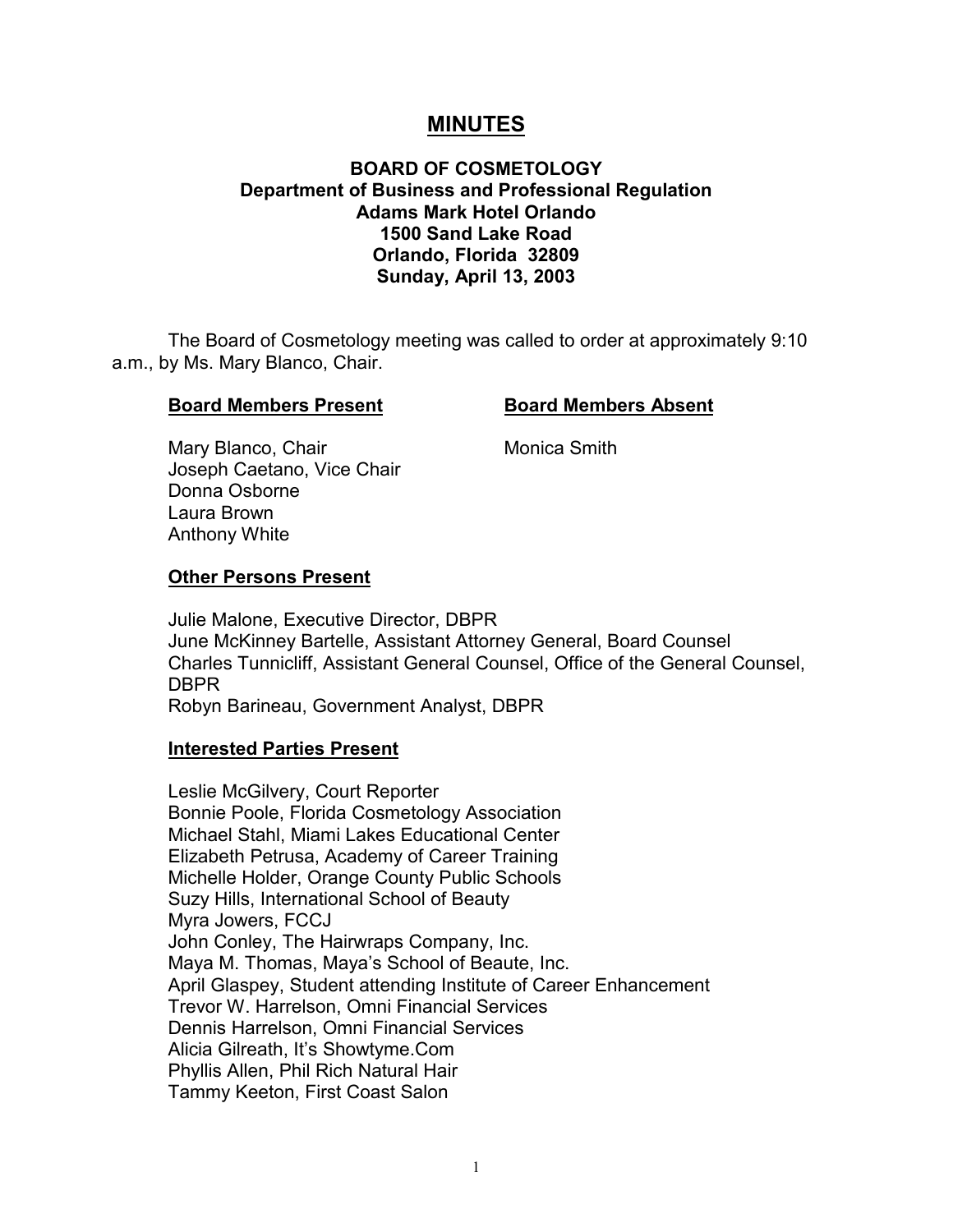Lien Van Nguyen, Queen Nails, Respondent Charlie Nguyen, Hollywood Nail, Respondent Pam Wende, Respondent Ilona Harnas, Ilona Hair Gallery, Respondent Cleo Weaver, Cleo's Unique, Respondent Nicole Ryan (Hogan), Beauty and the Beach, Respondent Gail Chapple, Cleo's Unique Maria Torres, Respondent Sheila Gates, Cut-N-Up, Respondent Amy Brown, Cut-N-Up, Respondent

The meeting was opened with a roll call and a quorum was established. Chair Blanco excused Ms. Monica Smith's absence from the meeting and welcomed Mrs. Brown and Mr. White to the Board of Cosmetology.

#### **Approval of Minutes: January 12, 2003**

Ms. Donna Osborne moved to accept the minutes from the January 12, 2003, board meeting. Vice Chair Joseph Caetano asked that the references to his being Vice Chair be corrected as he was not elected until the end of the January 12, 2003, board meeting. Vice Chair Caetano seconded the motion to accept the minutes and the motion passed unanimously.

Ms. June McKinney Bartelle, Assistant Attorney General, inquired if all the board members had received their board meeting materials, if the materials were legible, and if the members had reviewed all the materials. All members responded in the affirmative to these questions.

#### **Disciplinary Matters**

#### **Stipulations**

Regarding Case No. 2002-007801 against Queen Nails of Jacksonville, Mr. Charles Tunnicliff, Assistant General Counsel, presented the department's case in this matter. Mr. Lien Nguyen, owner of Queen Nails, was present at the meeting. Mr. Nguyen's interpreter, Mr. Lien Pham, explained the case to Mr. Nguyen. Mr. Anthony White moved that the board find the Respondent to have committed the offenses as alleged in the Administrative Complaint and adopt the Stipulation of the parties as the board's final action, and impose a fine of \$500 and costs of \$123.11. Ms. Osborne seconded the motion and the motion passed unanimously.

#### **Informal Hearings**

Regarding Case No. 2002-006952 against Charlie Nguyen of Tallahassee, Mr. Tunnicliff presented the department's case in this matter. Mr. Nguyen was present at the meeting. Ms. Osborne moved that the board find the Respondent was properly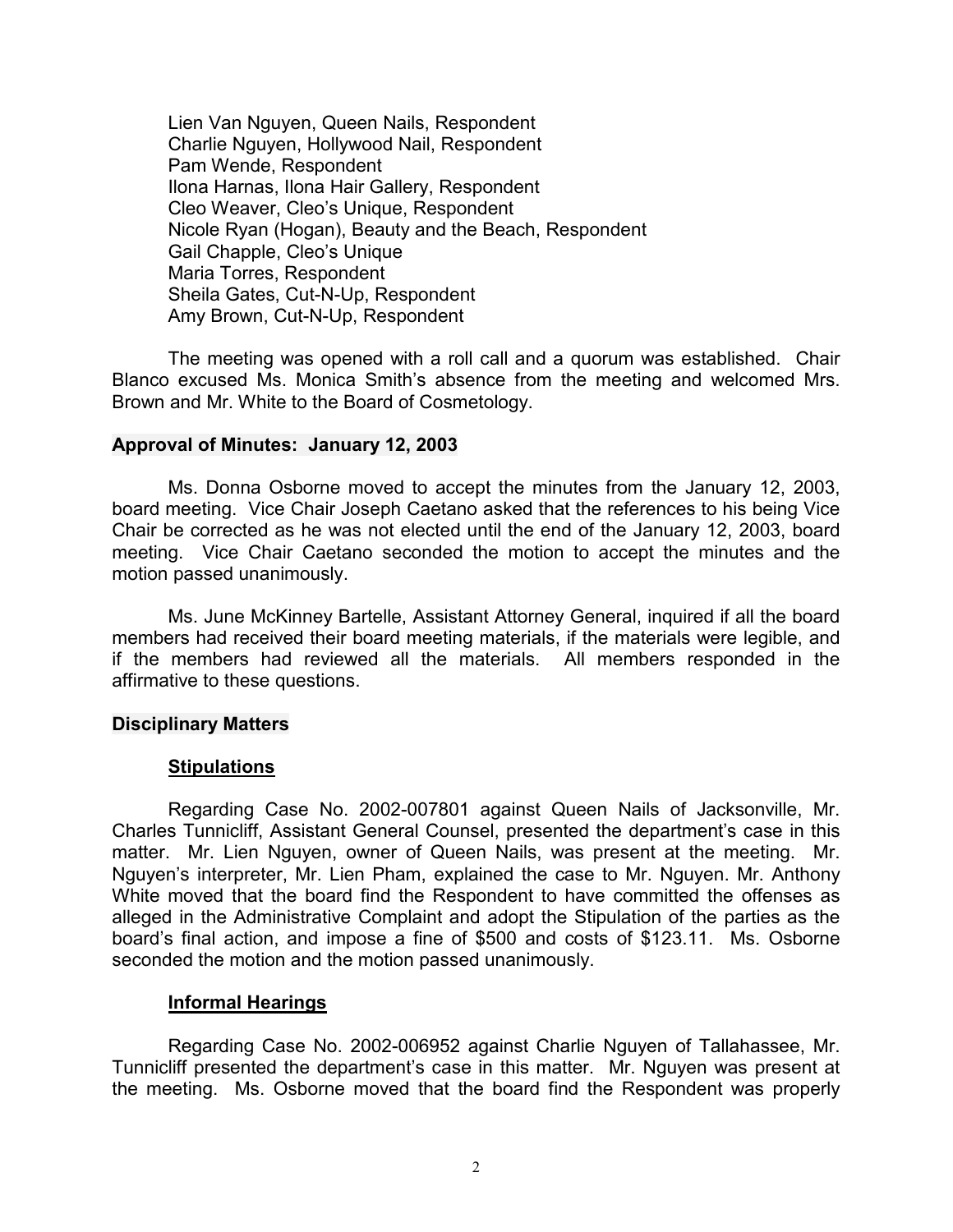served with the Administrative Complaint, that there was competent substantial evidence to support the allegations as set forth in the Administrative Complaint, that the Respondent committed the offenses as outlined in the Administrative Complaint, and impose a fine of \$500 and costs of \$124.23. Vice Chair Caetano seconded the motion and the motion passed unanimously.

Regarding Case No. 2002-01825 against Pamela Eagle (Wende) of Melbourne, this case was originally agendaed as a Motion for Default and Final Order. Mr. Tunnicliff indicated that since Ms. Wende was present, she asked that the case be moved to an Informal Hearing. Mr. Tunnicliff then presented the department's case in this matter. Ms. Osborne moved that the board find the Respondent was properly served with the Administrative Complaint, that there was competent substantial evidence to support the allegations as set forth in the Administrative Complaint, that the Respondent committed the offenses as outlined in the Administrative Complaint, and impose a fine of \$300 and costs of \$108.84. Mr. White seconded the motion and the motion passed unanimously.

Regarding Case No. 2002-00755 against Ilona's Hair Gallery of Sarasota, Mr. Tunnicliff presented the department's case in this matter. Mr. Tunnicliff informed the board that the Respondent has paid \$300 in this matter. Ms. Ilona Harnas was present at the meeting. Ms. Osborne moved that the board find the Respondent was properly served with the Administrative Complaint, that there was competent substantial evidence to support the allegations as set forth in the Administrative Complaint, that the Respondent committed the offenses as outlined in the Administrative Complaint, and impose a fine of \$500 and costs of \$61.57. Vice Chair Caetano seconded the motion and the motion passed unanimously.

Regarding Case No. 2002-004918 against Cleo R. Weaver of Rockledge, Mr. Tunnicliff presented the department's case in this matter. Ms. Weaver and an employee, Ms. Gail Chapple, were present at the meeting. Vice Chair Caetano moved that the board find the Respondent was properly served with the Administrative Complaint, that there was competent substantial evidence to support the allegations as set forth in the Administrative Complaint, that the Respondent committed the offenses as outlined in the Administrative Complaint, and impose a fine of \$500 and costs of \$89.36. Ms. Osborne seconded the motion and the motion passed unanimously.

#### **Defaults**

Regarding Case No. 2002-02044 against Sheila Gates of Melbourne, this case was originally agendaed as a Motion for Default and Final Order. Mr. Tunnicliff indicated that since Ms. Gates was present and disputed the allegations of fact contained in the Administrative Complaint, a Formal Hearing in this matter will be scheduled at a later date with the Division of Administrative Hearings.

Regarding Case No. 2002-01983 against Nicole Hogan of Palm Bay, Mr. Tunnicliff presented the department's case in this matter. Ms. Hogan was present and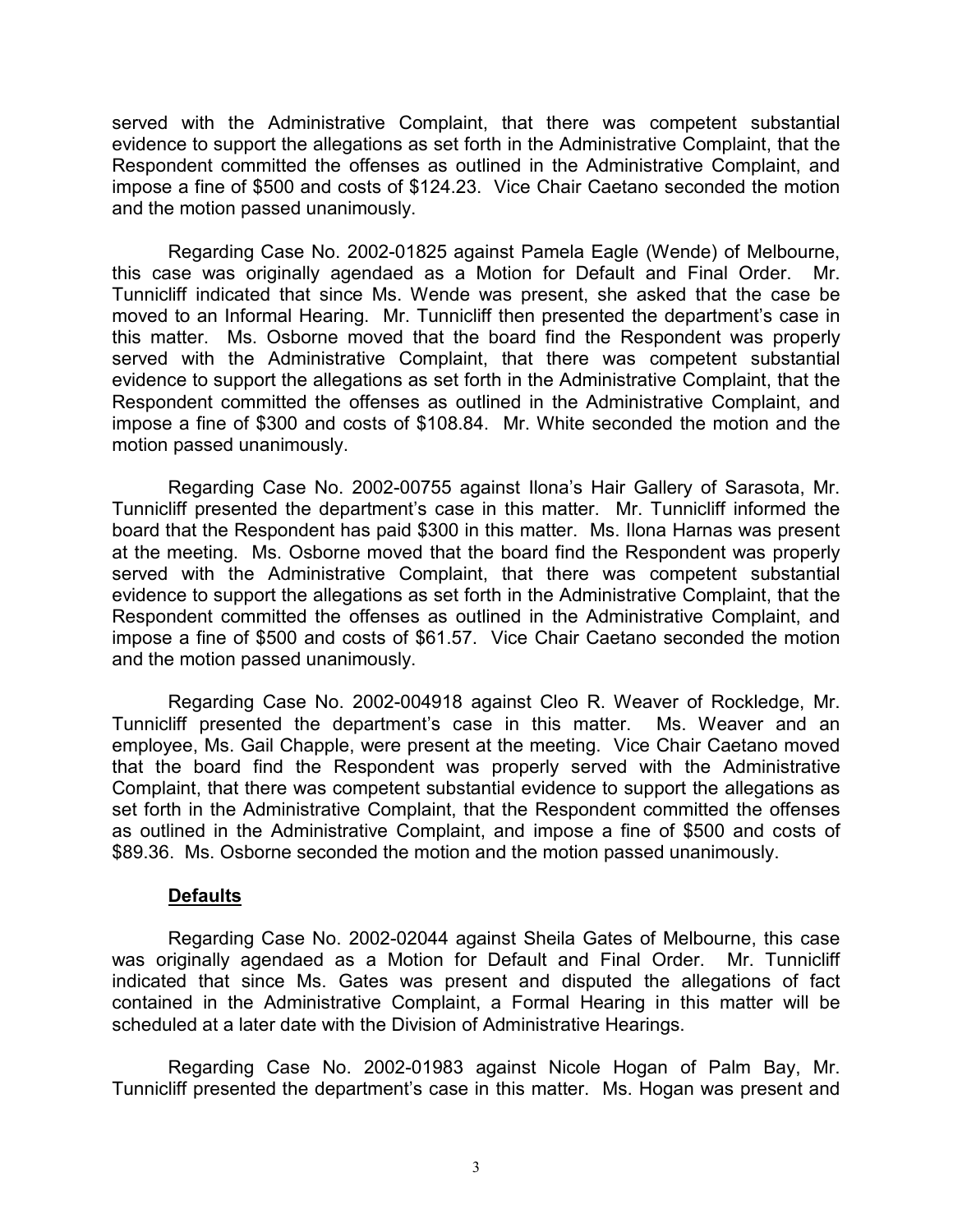indicated that while she was out on maternity leave, the owner of the salon she employed by in at the time (who happened to be her mother), advised Ms. Hogan that she did not need to worry about the renewal of her license and that she would take care of renewing the license for her. The salon owner's check for payment of Ms. Hogan's license renewal was returned by the bank. Ms. Hogan has since renewed her license. Ms. Osborne moved that the board find the Respondent was properly served with the Administrative Complaint, that there was competent substantial evidence to support the allegations as set forth in the Administrative Complaint, that the Respondent committed the offenses as outlined in the Administrative Complaint, and impose a fine of \$100 and costs of \$110.34, allowing the Respondent to pay the costs over a two month period with the fine to be paid in monthly installments of \$25 after the costs have been paid in full. Mr. White seconded the motion and the motion passed unanimously.

Regarding Case No. 2002-02056 against Amy Brown of Melbourne, this case was originally agendaed as a Motion for Default and Final Order. Mr. Tunnicliff indicated that since Ms. Brown was present and disputed the allegations of fact contained in the Administrative Complaint, a Formal Hearing in this matter will be scheduled at a later date with the Division of Administrative Hearings.

#### **Informal Hearings**

Regarding Case No. 2002-01196 against Mary A. Torres, a/k/a Maria Torres of Miami, Mr. Tunnicliff presented the department's case in this matter. Ms. Torres was present at the meeting but needed a Spanish interpreter. Since there was no interpreter available, Mr. Tunnicliff advised Ms. Torres that he would have a Spanish speaking individual from the department contact her regarding this matter and asked that this case be continued to the next board meeting.

Regarding Case No. 2002-010077 against Joseph G. Iandoli of Ft. Myers, Mr. Tunnicliff presented the department's case in this matter. Ms. Osborne moved that the board find the Respondent was properly served with the Administrative Complaint, that there was competent substantial evidence to support the allegations as set forth in the Administrative Complaint, that the Respondent committed the offenses as outlined in the Administrative Complaint, and impose a fine of \$500 and costs of \$175.34, which have been paid in full. Vice Chair Caetano seconded the motion and the motion passed unanimously.

Regarding Case No. 2002-005305 against Anthony Scarr of Deerfield Beach, Mr. Tunnicliff presented the department's case in this matter. Vice Chair Caetano moved that the board find the Respondent was properly served with the Administrative Complaint, that there was competent substantial evidence to support the allegations as set forth in the Administrative Complaint, that the Respondent committed the offenses as outlined in the Administrative Complaint, and impose a fine of \$500 and costs of \$67, allowing the Respondent to pay the fine in five monthly installments and the costs to be paid in full with the first monthly fine installment. Ms. Osborne seconded the motion and the motion passed unanimously.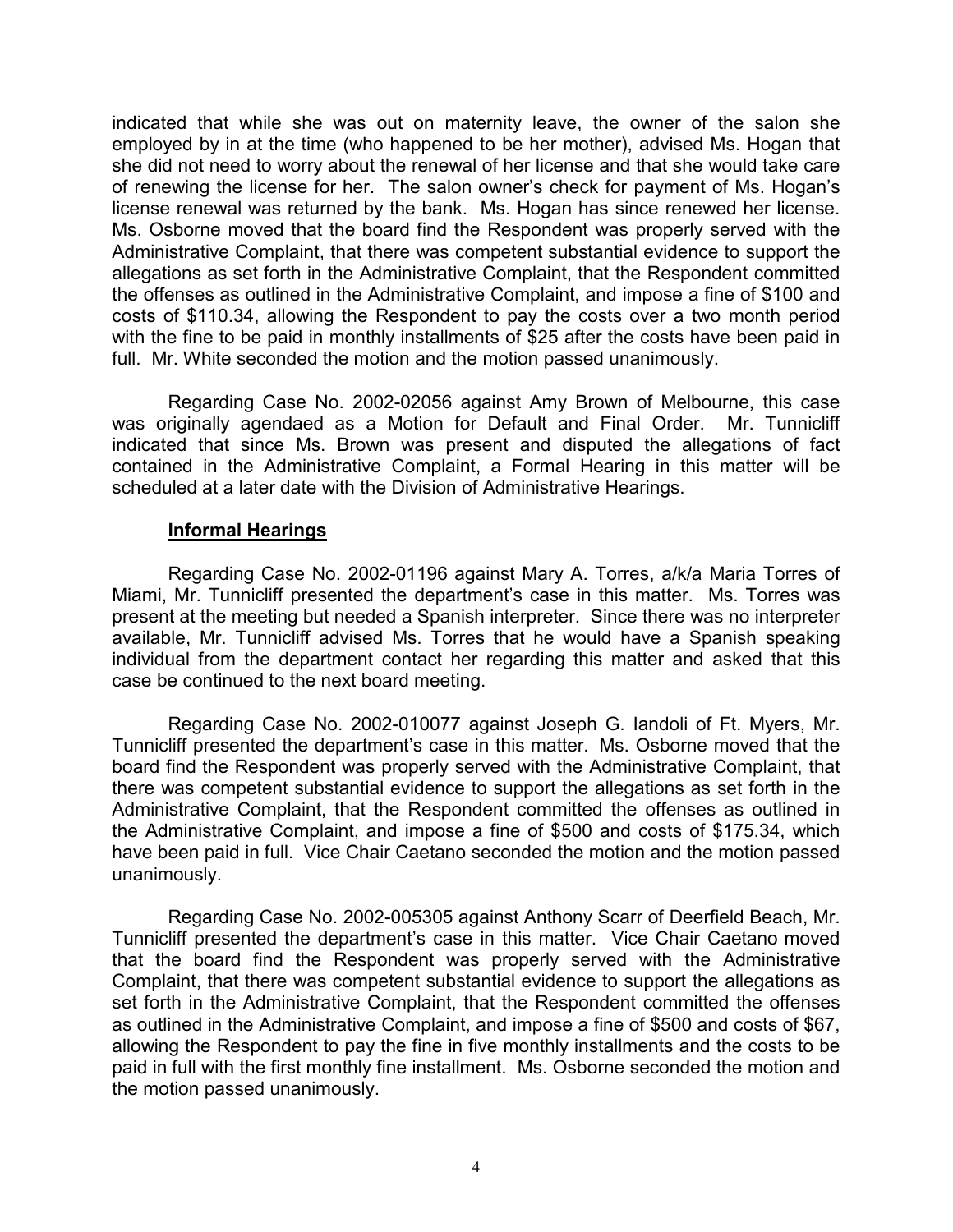# **Defaults**

Unless otherwise stated, by appropriate motion the board found that the Respondent was properly served with the Administrative Complaint, the Respondent was in default, the board accepted the allegations as stated in the Administrative Complaint and adopted them as the findings of fact and conclusions of law of the board, and imposed the penalties shown below:

- **Tracy Krimm; North Ft. Myers** Case No. 2001-09538 \$150 fine and \$313.74 costs
- **Dieuseul Joachim; West Palm Beach** Case No. 2002-00837 \$1,000 fine and \$135.87 costs
- **Davetta Williams; Boynton Beach** Case No. 2001-00746 \$200 fine and \$116.63 costs
- Garcia Davis; Miami Case No. 2001-04854 \$500 fine and \$176.52 costs Mr. Tunnicliff corrected the record to reflect the proper name of the Respondent to Garcia Wellesly Davis
- **Ngoc Duong; Tallahassee** Case No. 2002-006953 \$500 fine and \$124.23 costs
- Jeris Tuccinardi; Sarasota Case No. 2002-004788 \$500 fine and \$40.23 costs
- **Theresa Ann Wilby; Boca Raton** Case No. 2002-01305 \$1,000 fine and \$276.47 costs
- **Narie Gauvin; Ft. Myers** Case No. 2001-06167 \$500 fine and costs of \$299.85

Regarding Case No. 2002-004625 against Romelia Agudo of Melbourne, Mr. Tunnicliff informed the board that he received a request for a continuance in this matter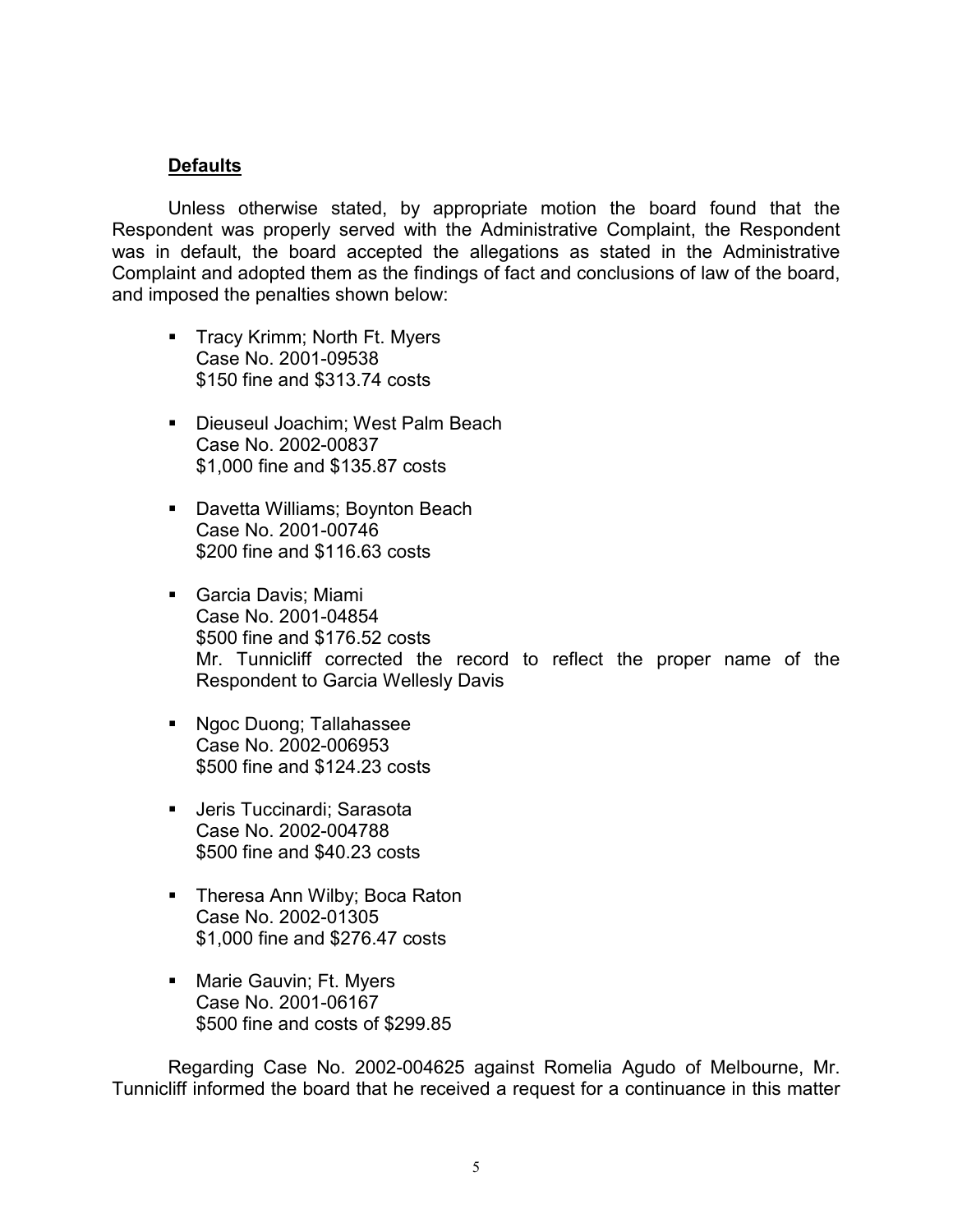as the Respondent had a death in the family and was currently out of the country. Mrs. Brown moved to continue this case to the next board meeting. Ms. Osborne seconded the motion and the motion passed unanimously.

# **Stipulations**

Unless otherwise stated, by appropriate motion the board found the Respondent to have committed the offenses as alleged in the Administrative Complaint and adopted the Stipulation of the parties as the board's final action regarding a penalty to be imposed on the Respondent as follows:

- **Tich Van Le; Orlando** Case No. 2001-05697 \$50 fine and \$188.22 costs
- Roberta K. Tuccinardi; Sarasota Case No. 2002-004791 \$500 fine and \$40.23 costs (Paid in full)
- **Jayne's Hair Designs; Daytona Beach Shores** Case No. 2002-008382 \$500 fine and \$165 costs, allowing the Respondent to pay the fine in five monthly installments and the costs to be paid in full with the first monthly fine installment
- **Allan Kalfin: Jupiter** Case No. 2001-09536 \$550 fine and \$124.11 costs (Paid in full)

# **Department Attorney Report**

Mr. Tunnicliff distributed a Prosecuting Attorney Status Report. He informed the board that Ms. Tiffany Short will be moving to Tampa and her last day with the department was April 11.

# **Applications**

# **Cosmetology Endorsement Application**

**Jerry L. Brunson** 

Ms. Malone informed the board that Mr. Brunson's application was placed on the agenda as his endorsement application indicated his Montana cosmetology license is currently on probation. Ms. Malone mentioned that he was requested to provide additional materials relating to this matter for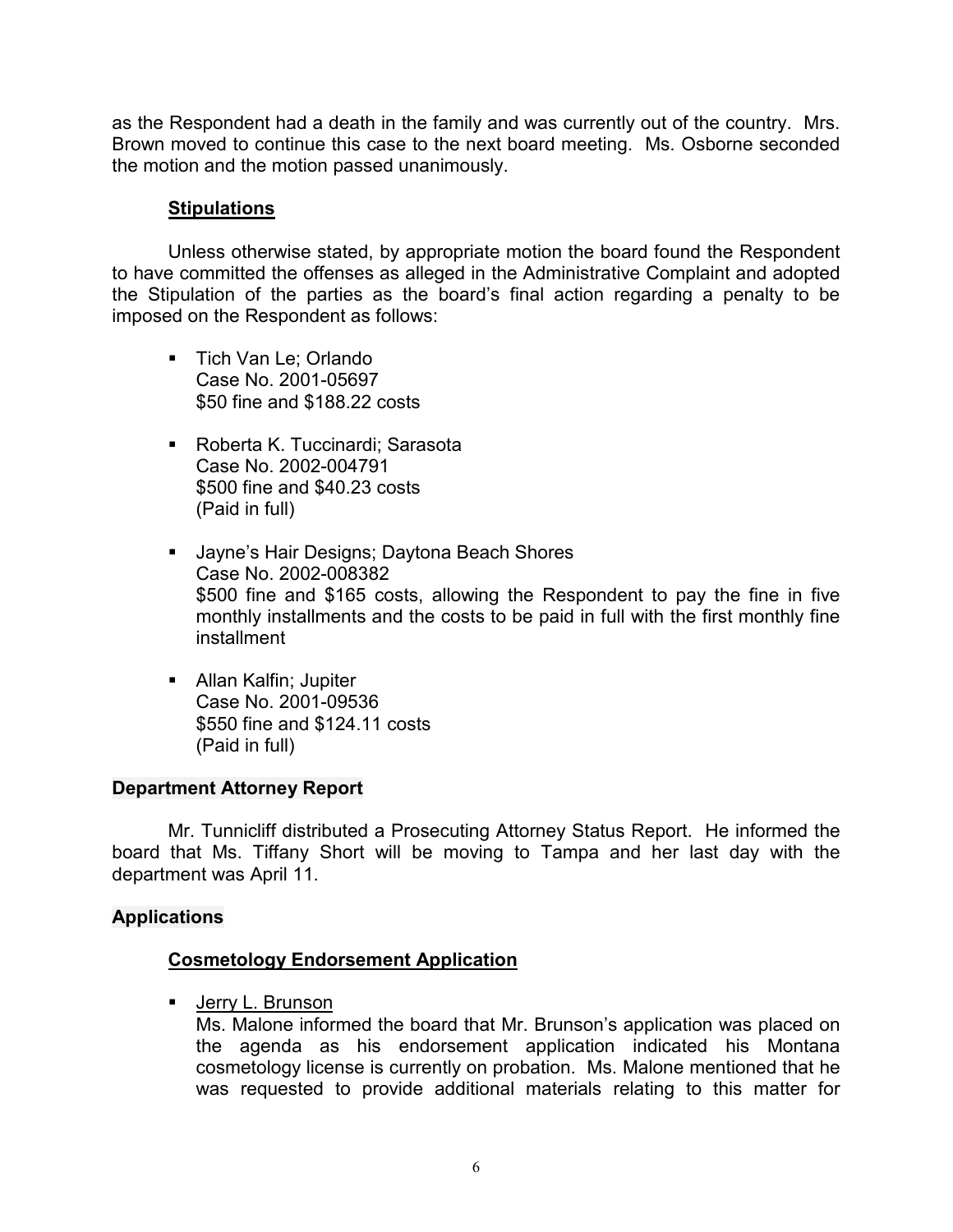inclusion in the agenda, and he was requested to appear before the board at this meeting. Failing to demonstrate that he holds a current license in another state, Ms. Osborne moved to deny Mr. Brunson's application. Mrs. Brown seconded the motion and the motion passed unanimously.

# **Continuing Education Provider and Course Applications**

**Creative Professional Nails, Inc.** 

*Course Application*

Nail Master Seminar

Ms. Osborne moved to deny this course application as the course materials did not include a list of all references and source materials. Vice Chair Caetano seconded the motion and the motion passed unanimously.

Kearse for Educating of Kearus, L.L.C.

# *Course Application*

HIV/AIDS Training

Mrs. Brown moved to deny this course application requesting a more detailed course outline. Ms. Osborne seconded the motion and the motion passed unanimously.

- Kearse for Educating of Kearus, L.L.C. *Course Application* Cosmetologist Biennial Refresher – 16 Hours Ms. Osborne moved to deny this course application requesting a more detailed course outline. Vice Chair Caetano seconded the motion and the motion passed unanimously.
- **Omni Financial Services**

*Provider Application*

Ms. Osborne moved to approve the provider application of Omni Financial Services. Mr. White seconded the motion and the motion passed unanimously.

# **Omni Financial Services**

*Course Application*

The Financial Management Workshop

Ms. Osborne moved to deny this course application as the course does not relate to the practice of cosmetology. Mr. White seconded the motion and the motion passed unanimously.

- **Omni Employee Benefit Consultants** 
	- *Provider Application*

Ms. Osborne moved to approve the provider application of Omni Financial Services. Mrs. Brown seconded the motion and the motion passed unanimously.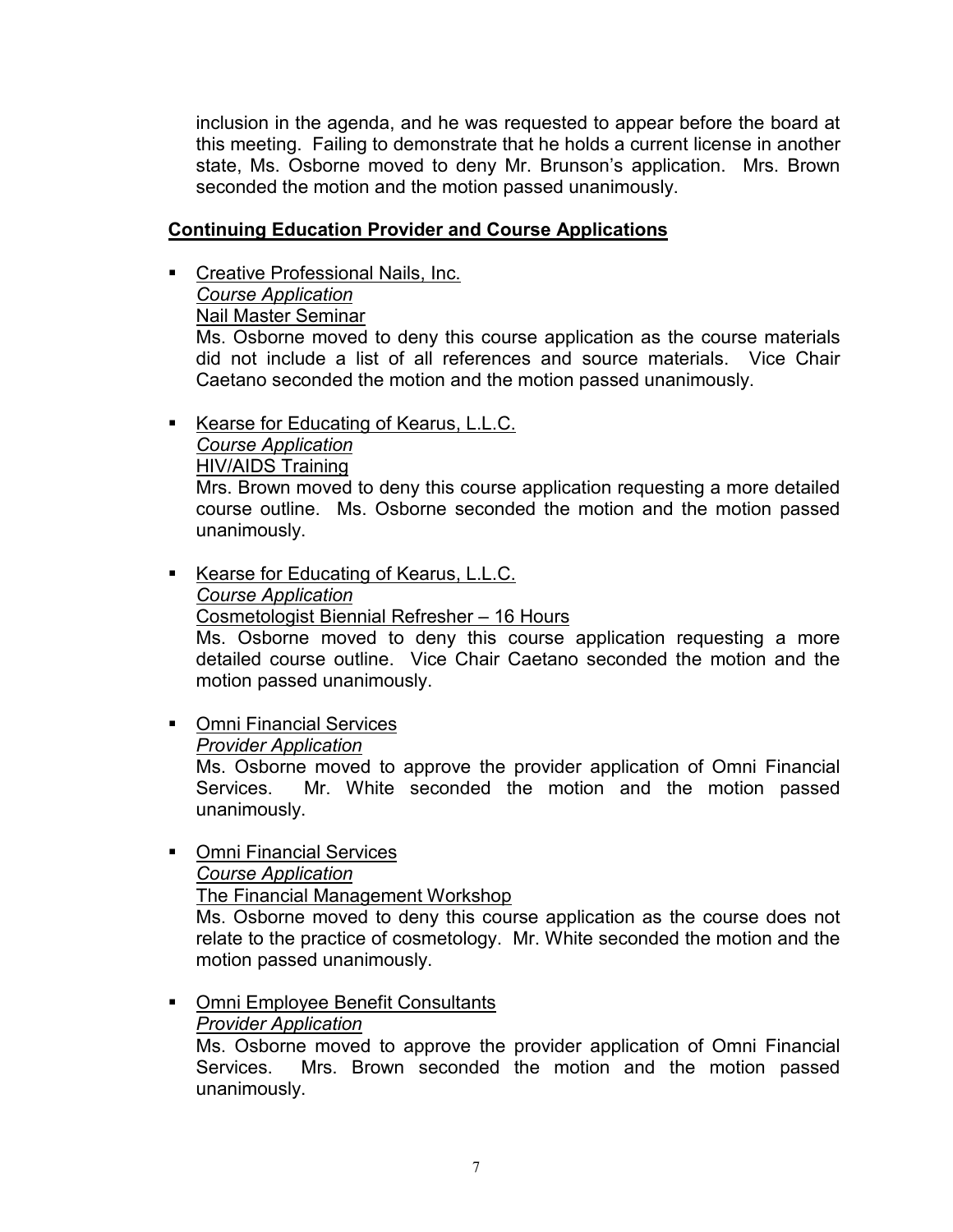**• Omni Employee Benefit Consultants** *Course Application* Labor and Liability Challenges of Today's Small Employer Ms. Osborne moved to deny this course application as the course does not relate to the practice of cosmetology and there was no course evaluation included in the course materials. Mr. White seconded the motion and the motion passed unanimously.

#### **Committee Reports**

#### **Continuing Education Committee**

Chair Blanco indicated she has been reviewing continuing education applications as they have been provided to her by the Bureau of Education and Testing. She will consider appointing one of the new members to chair this committee at the next board meeting.

#### **Rules Committee**

Ms. Osborne had no report.

#### **Legislative Committee**

MMA

Vice Chair Caetano reported that legislation relating to the prohibition of MMA will not be introduced this legislative session but that he knows of two members that are possibly interested in sponsoring this legislation during the 2004 session. He added that several television stations and the St. Petersburg Times have recently aired/printed segments on MMA.

■ Reciprocity/Endorsement with Other States Vice Chair Caetano had no additional information to report.

#### **Old Business**

The board agreed to conduct a workshop in conjunction with the next board meeting to discuss booth renters, cosmetology definitions, body wrapping requirements and hair braiding requirements.

#### **Other Business**

#### **Executive Director Report**

Ms. Malone informed the board that the board's cash balance as of June 30, 2002, was \$556,091.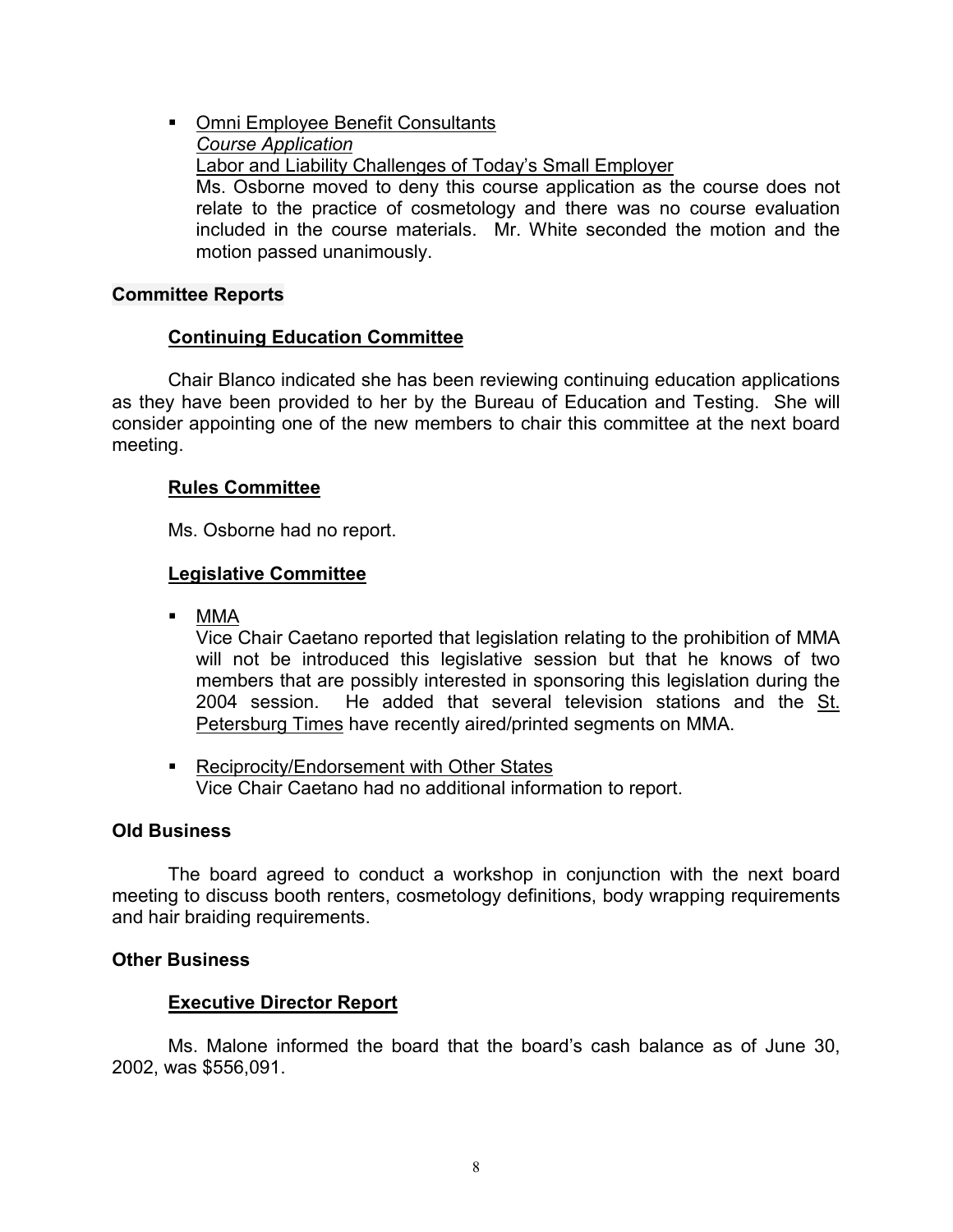Ms. Malone referenced the NIC recommendations for proposed bylaw amendments, NIC Annual Conference information, American Association of Cosmetology Schools Association Spring Management Conference information, Cosmetology Educators of America  $9<sup>th</sup>$  Annual Convention information, cosmetology examination statistics, and the Board of Cosmetology January press release included in the agenda for informational purposes.

Ms. Malone informed the board that the board office had received an inquiry as to whether or not a salon could also hold a barbershop license. After some discussion and agreement that there are unique differences between salon and barbershop requirements, Mrs. Brown moved to deny the allowance of a cosmetology salon to dually hold a barbershop license. Ms. Osborne seconded the motion and the motion passed unanimously.

Ms. Malone informed the board that the Central Intake Unit will not destroy old application files and will store them since there is no fee for storage.

Ms. Malone read a proposal for reexamination candidates, one of the highlights being that reexam candidates can go directly to the testing vendor to schedule another examination without having to reapply to the department for reexamination. She added that there will be a cost savings to the applicant since the new vendor will only be charging \$9 per hour for the cosmetology examination. She indicated that there will be revenue sharing opportunities for the board to participate in such as allowing the candidate to take a pretest on the internet at a cost of \$25; \$5 would go to the vendor and \$20, minus any credit card charges, would be remitted to the department. After some additional discussion, Ms. Osborne moved to have Ms. June McKinney Bartelle, Assistant Attorney General, notice for rule development, Rule 61G5-18.004(2), Florida Administrative Code, to amend the process for reexamination. Mr. White seconded the motion and the motion passed unanimously.

Ms. Malone questioned the board about delegating the review of continuing education provider and course renewal to the department. After some discussion, Ms. Osborne moved that courses with changes, which are up for renewal, need to come back to the board's continuing education committee for review. Vice Chair Caetano seconded the motion and the motion passed unanimously.

The board asked Ms. Malone to determine whether or not an approved course, which has been translated into Spanish, needs to be approved again with another course number.

The board asked Ms. Malone to provide periodic updates on the examination process.

As a group, the board completed the nail care industry survey from Shelley Sekula-Gibbs, M.D. Vice Chair Caetano moved to have Ms. Malone forward the board's response to Dr. Sekula-Gibbs. Ms. Osborne seconded the motion and the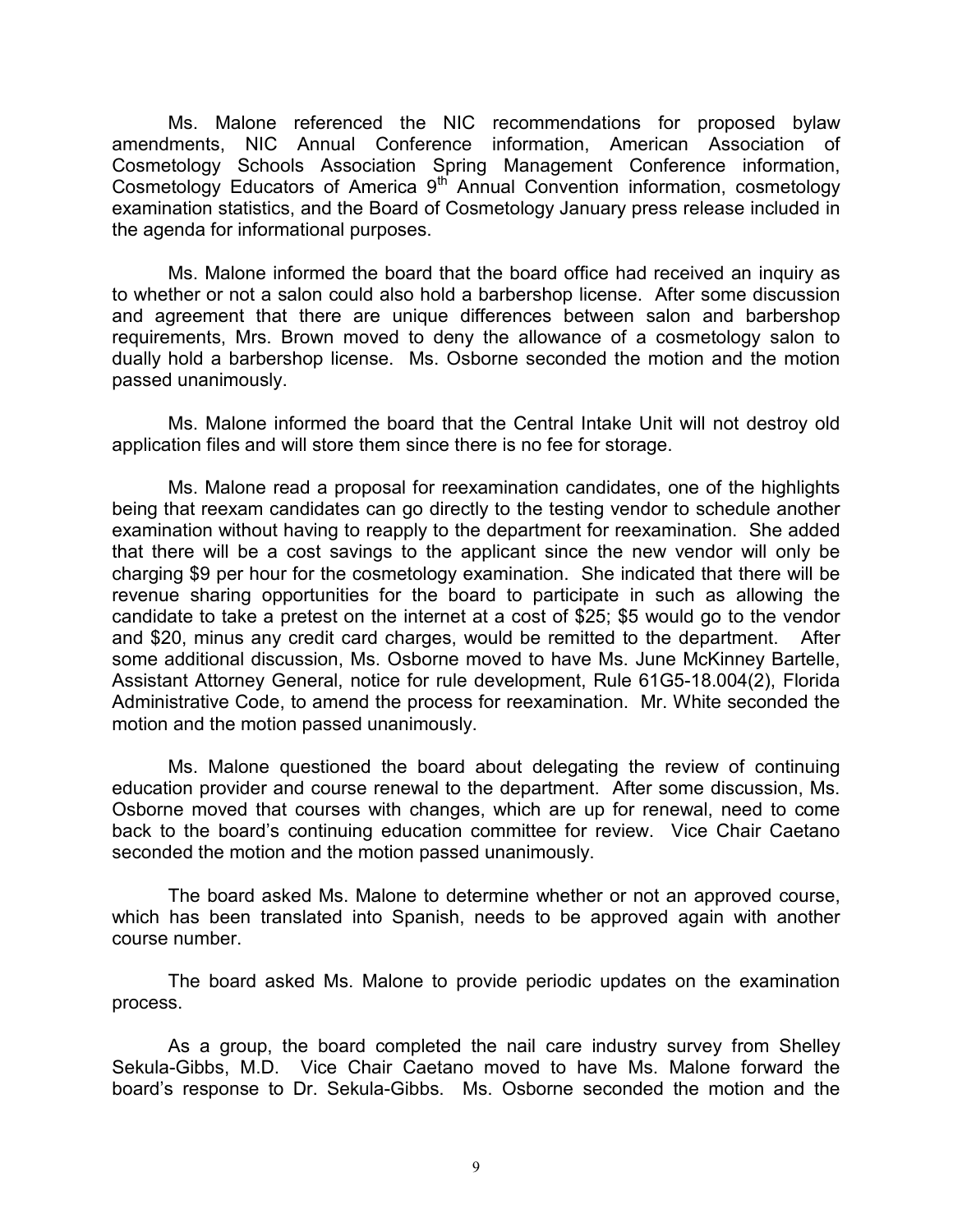motion passed unanimously.

Ms. Malone reported that all of the courses from Miami Lakes Educational Center in question from the former board meeting have been approved.

Ms. Malone informed the board that Senate Bill 600, relating to hair braiding, was temporarily postponed in the Senate Regulated Industries Committee. She also stated that there is no House companion bill.

Ms. Malone advised the board that the regulation/compliance address and telephone listing, the 2003 cosmetology statistics/English and Spanish, the NIC minutes and general information from the February 10, 2003, executive board meeting, and the email of March 13, 2003, from Lori Esposito regarding cosmetology services offered to wedding parties contained in the supplemental information folders was provided for informational purposes.

Ms. Malone mentioned the email and letter from Promissor requesting the purchase/lease of examination items from the cosmetology examination item bank. After some discussion and conclusion that the cosmetology practice act does not allow for the purchase of examination items from the cosmetology examination item bank, Mrs. Brown moved to deny Promissor's request. Ms. Osborne seconded the motion and the motion passed unanimously.

Ms. Malone referred to a facsimile received from Nancy Cahill of Idamar Enterprises asking whether or not out-of-state licensed professionals from Clairol who will be performing services on attendees at the Odyssey Network 2003 Business Retreat in the Ritz-Carlton Salon will need to be licensed in Florida to perform these services. She added that these professionals will not be charging the attendees a fee and the salon will be closed to the public during this retreat. Vice Chair Caetano moved that these professionals will not need Florida licenses to perform their services. Ms. Osborne seconded the motion and the motion passed unanimously.

Ms. Malone mentioned the misleading information relating to the prohibition of MMA in Florida contained on the Beauty Tech website and that Deputy Secretary Julie Baker has asked that they remove the misleading information.

Ms. Malone informed the board of the request by NIC for an overview of legislation during the 2003 session. She added that Legislative Affairs Director Candace Wright-Jones advised NIC of the hair braiding bill and the MMA language for the 2004 session.

# **Board Attorney Report**

Ms. McKinney Bartelle had no report.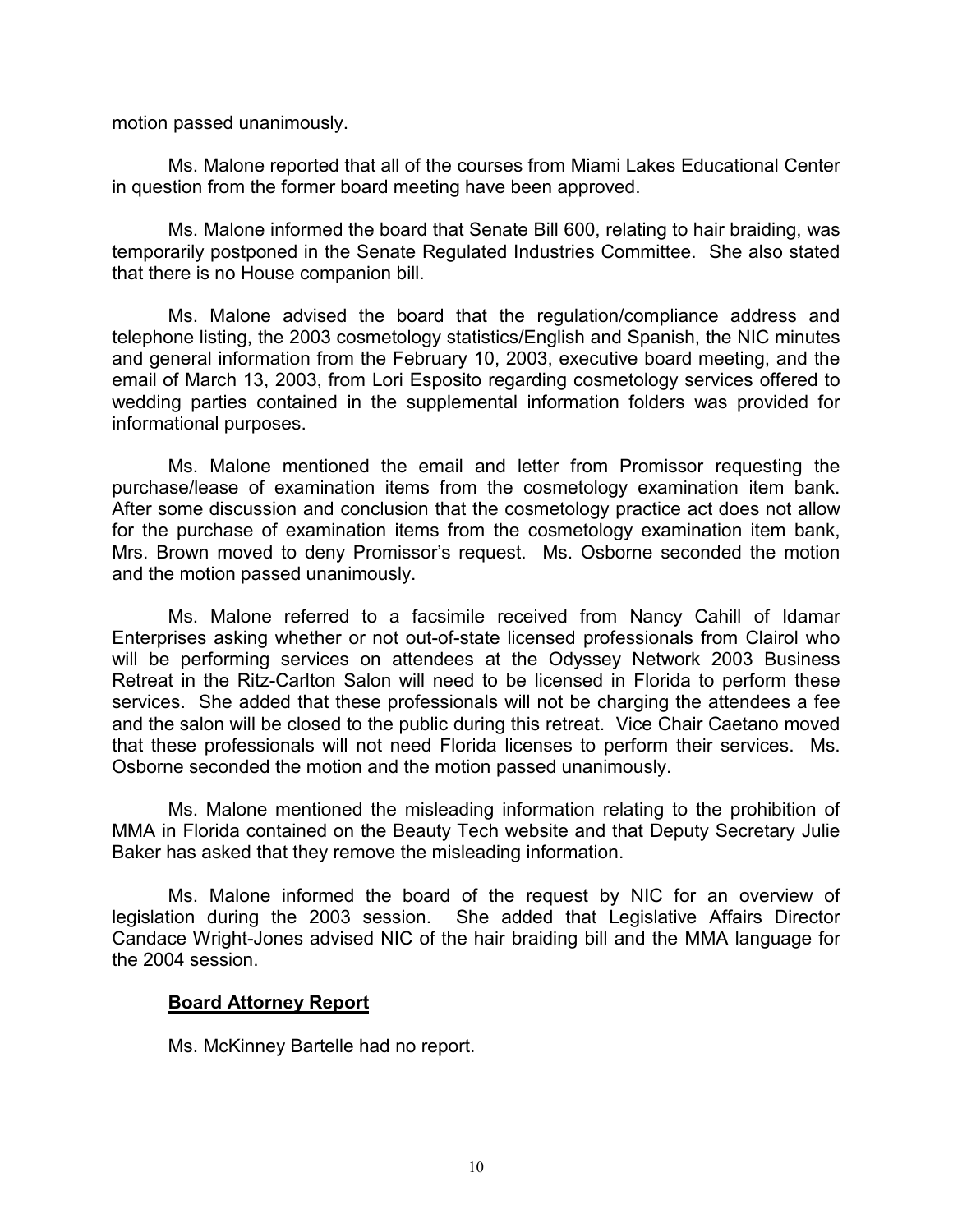# **Division of Regulation**

Ms. Malone mentioned the unlicensed activity roadblock/sweep in Miami-Dade county press release and the 2002-2003 sweep data by region, and the quarterly complaints report included in the agenda for informational purposes.

Ms. Malone added that the unlicensed activity section spent \$1,579.22 of the requested \$74,700 requested and that \$73,120.78 was transferred back to the unlicensed activity trust fund. Ms. Malone will inquire as to why more of the originally requested allotment was not expended.

# **Bureau of Education and Testing**

There was no report from the Bureau of Education and Testing.

#### **Board Member Comments**

There were no comments from the board members.

#### **Chairperson Comments**

Chair Blanco had no additional comments.

# **Correspondence**

# **Letter to Maria Porcayo dated January 31, 2003**

The letter from Ms. Porcayo and response from Ms. Malone were included in the agenda for informational purposes.

# **Letter to Jacqui Maldonado dated February 27, 2003**

The letter from Ms. Maldonado and response from Ms. Malone were included in the agenda for informational purposes.

# **Letter to Angela Artemik of Academy of Healing Arts, Massage and Facial Skin Care, Inc., dated February 28, 2003**

The letter from Ms. Artemik and response from Ms. Malone were included in the agenda for informational purposes.

# **Letter to Bill Tran of Luxury Nails dated February 26, 2003**

The letter from Mr. Tran and response from Ms. Malone were included in the agenda for informational purposes.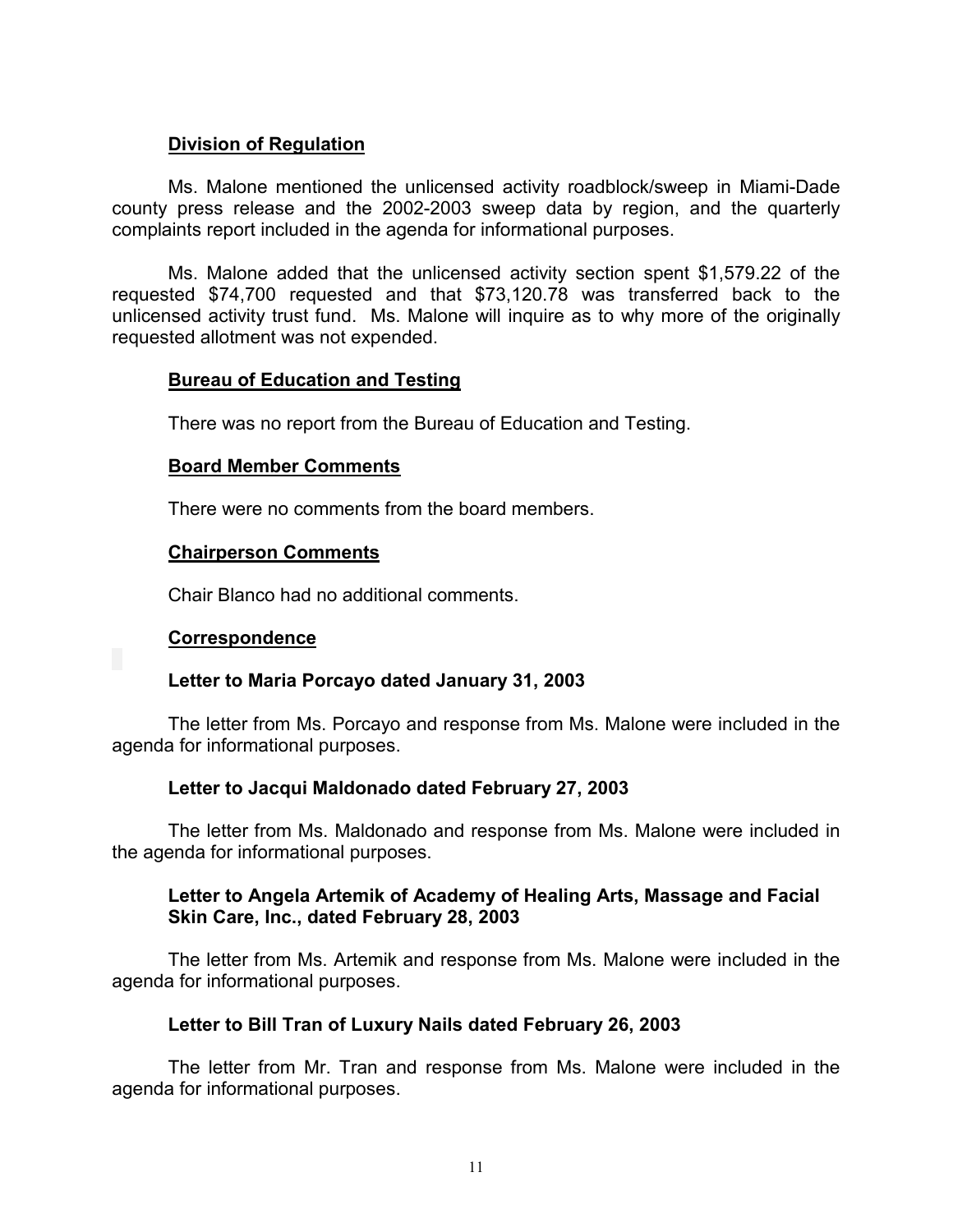#### **Letter to Vivian Brunelle dated February 26, 2003**

Ms. Brunelle faxed another letter outlining the details of her business and this letter was included in supplemental information. Ms. Brunelle indicates that she will not be applying make up to any client's face, and she only intends to sell her cosmetic line to clients. She contends that the only compensation she will receive will be from the sale of her product line. Vice Chair moved to have Ms. Malone respond to Ms. Brunelle informing her that her service does not fall under the practice of cosmetology and she, therefore, would not need a cosmetology license to operate. Ms. Osborne seconded the motion and the motion passed unanimously.

# **Letter to Rachel Cook and Connie Carter of Orange Park Beauty Academy dated February 26, 2003**

The letter from Ms. Cook and Ms. Carter and response from Ms. Malone were included in the agenda for informational purposes.

#### **Letter to Claudia Johnson dated February 28, 2003**

Chair Blanco stated that in order for Ms. Johnson to perform the services outlined in her letter, she would need to be licensed as a cosmetologist.

#### **Public Comments**

Ms. Michelle Holder, Orange County Public Schools, asked if there were a departmental liaison with the Department of Education. Ms. Malone informed Ms. Holder that if she will contact her, she will be glad to provide assistance, if possible.

Ms. Bonnie Poole, Florida Cosmetology Association, provided the board with a postcard one of her members received from Informed and stated that it was very misleading, alarming the member that her continuing education credit had not been received by the department. Chair Blanco advised Ms. Poole that she agreed it was misleading.

Ms. Poole asked the board to provide her with 100 copies of the cosmetology laws and rules.

Mr. Michael Stahl of Miami Lakes Educational Center publicly thanked Ms. Malone for his assistance with his course approvals.

Ms. Alicia Gilreath inquired about an apprenticeship program. Ms. McKinney Bartelle advised Ms. Gilreath that the board has no jurisdiction.

Ms. Phyllis Allen spoke about the need for more training hours for hair braiders and why hair braiders do not have to perform hair braiding services in a licensed salon.